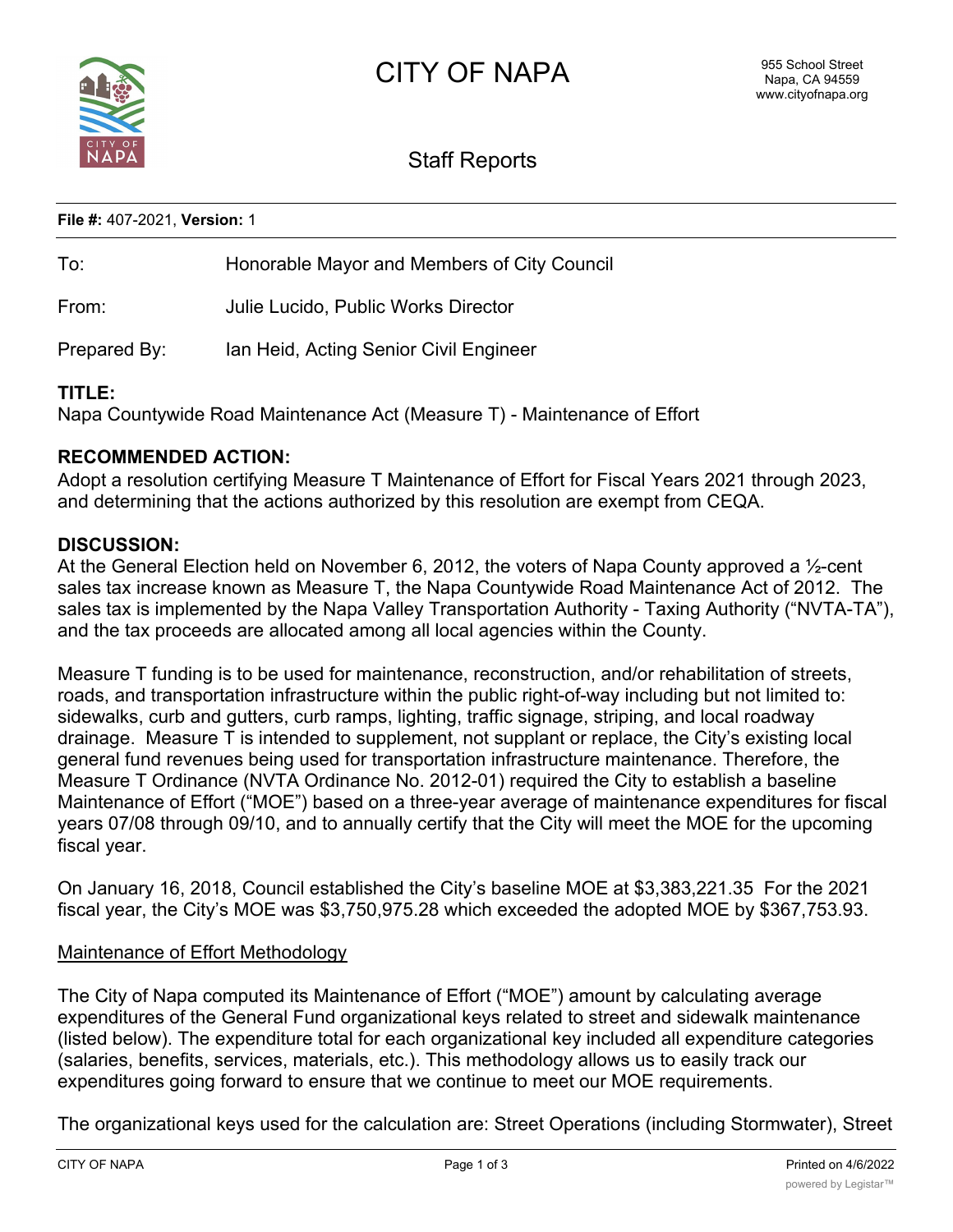Drainage, Street Maintenance, Street Signing and Striping, Sidewalk Replacement, Electrical Admin/Overhead, Street Lighting and Traffic Control Signal System. For FY 2020/21, the City surpassed the adopted MOE goal by \$367,753.93 reaching a final MOE of \$3,750,975.28. See Exhibit A of the attached Resolution for the MOE Calculation.

Maintenance of Effort Descriptors included in Maintenance of Effort Calculation Worksheet:

#### 43111 Street Operations/Admin

This is a general account for the overall management and daily operations of the streets maintenance division. This key encompasses the general overhead and administration of the streets division. Division Manager and support staff are fully or partially paid through this key.

#### 43112 Street Cleaning

This account is for various street sweeping and street cleaning elements. Currently the City is in a contract with a private street sweeping company to sweep City streets. This GL key allocates funds to pay for the management and execution of street sweeping (either contract and/or city performed). This key also allocates funds for basic street cleanliness.

#### 43113 Street Drainage

This account involves typical maintenance of existing street drainage facilities. This maintenance includes, but is not limited to, cleaning drain inlets, replacing/repairing damaged structures, various point repairs and routine maintenance on storm drainpipes. Furthermore, this key involves preventative maintenance on drainage structures as well as responding to localized flooding resulting from deferred maintenance issues.

#### 43114 Street Maintenance

This account is a general, "catch-all" key used by the streets maintenance division. This key includes typical repairs occurring within the road right of way; including but not limited to pothole repair, minor pavement potholing, overlays, and other maintenance activities needed to ensure function of the roadway as well as other activities needed to support the roadway outside the travelled way but within the public right of way, including approaches to railroad crossings.

#### 43115 Stormwater Operations

This is a relatively new account (created in 2015) introduced to achieve compliance with the NPDES Stormwater Permit. This key funds routine inlet cleaning and maintenance, storm drain cleaning and maintenance, trash assessments and various administrative tasks associated with permit compliance and contract management.

#### 43116 Signage/Striping

Staff assigned to the City's sign shop and the various operational duties performed by the sign shop are covered under this key. Said duties include street sign installation and maintenance, pavement markings, curb paint, white, yellow and blue pavement buttons, bike lane striping and pavement markings.

#### 43124 Sidewalk Replacement

This key includes the maintenance of existing sidewalks, including removal, replacement or other methods needed to ensure adequate sidewalks. This is a pre-cursor to the existing sidewalk improvement program (Key 30301) that is currently operated by the streets division and funded